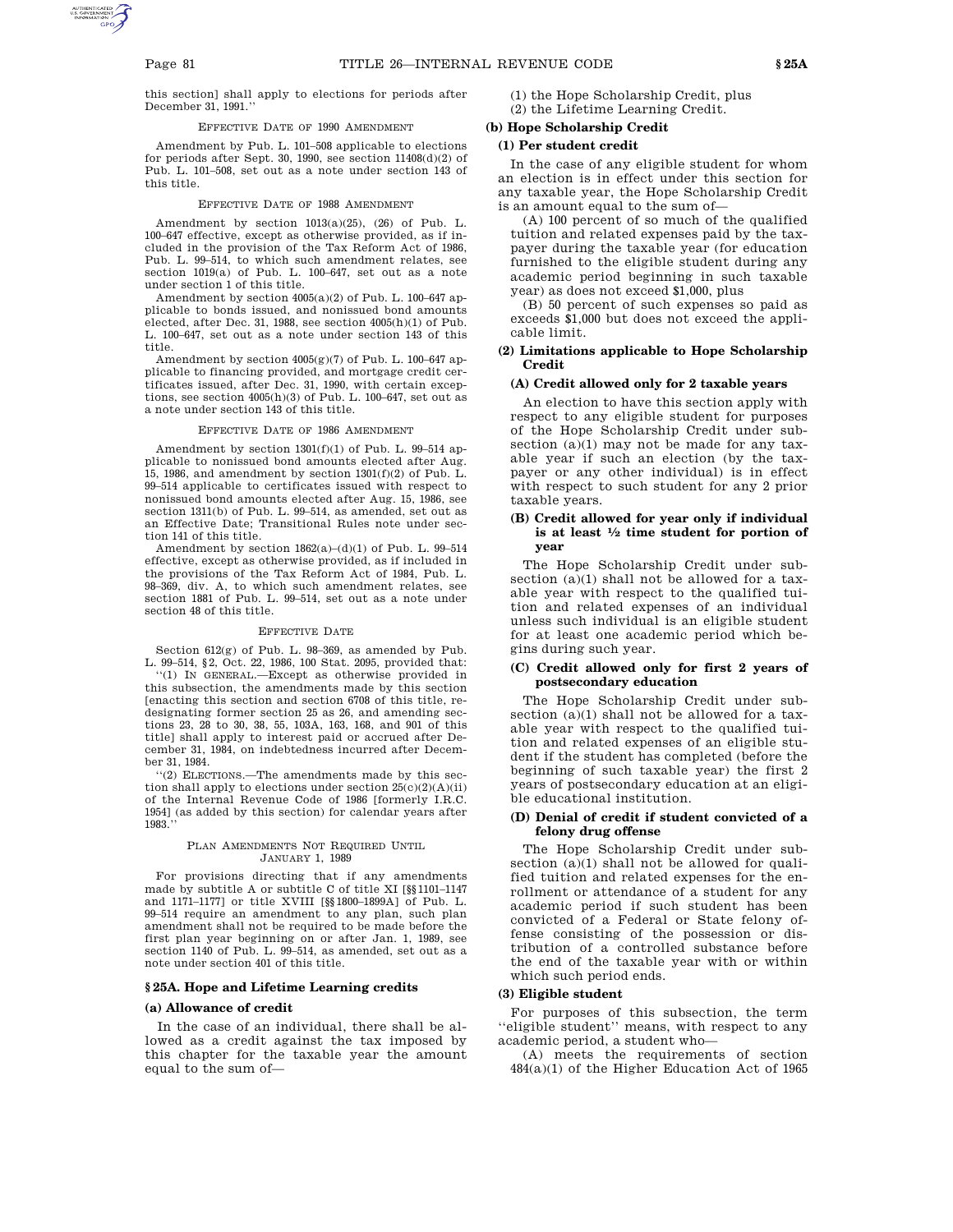$(20 \text{ U.S.C. } 1091(a)(1))$ , as in effect on the date of the enactment of this section, and

(B) is carrying at least  $\frac{1}{2}$  the normal fulltime work load for the course of study the student is pursuing.

## **(4) Applicable limit**

For purposes of paragraph  $(1)(B)$ , the applicable limit for any taxable year is an amount equal to 2 times the dollar amount in effect under paragraph  $(1)(A)$  for such taxable year.

# **(c) Lifetime Learning Credit**

# **(1) Per taxpayer credit**

The Lifetime Learning Credit for any taxpayer for any taxable year is an amount equal to 20 percent of so much of the qualified tuition and related expenses paid by the taxpayer during the taxable year (for education furnished during any academic period beginning in such taxable year) as does not exceed \$10,000 (\$5,000 in the case of taxable years beginning before January 1, 2003).

# **(2) Special rules for determining expenses**

# **(A) Coordination with Hope Scholarship**

The qualified tuition and related expenses with respect to an individual who is an eligible student for whom a Hope Scholarship Credit under subsection  $(a)(1)$  is allowed for the taxable year shall not be taken into account under this subsection.

# **(B) Expenses eligible for Lifetime Learning Credit**

For purposes of paragraph (1), qualified tuition and related expenses shall include expenses described in subsection (f)(1) with respect to any course of instruction at an eligible educational institution to acquire or improve job skills of the individual.

# **(d) Limitation based on modified adjusted gross income**

## **(1) In general**

The amount which would (but for this subsection) be taken into account under subsection (a) for the taxable year shall be reduced (but not below zero) by the amount determined under paragraph (2).

# **(2) Amount of reduction**

The amount determined under this paragraph is the amount which bears the same ratio to the amount which would be so taken into account as—

(A) the excess of—

(i) the taxpayer's modified adjusted

gross income for such taxable year, over (ii) \$40,000 (\$80,000 in the case of a joint return), bears to

(B) \$10,000 (\$20,000 in the case of a joint return).

## **(3) Modified adjusted gross income**

The term ''modified adjusted gross income'' means the adjusted gross income of the taxpayer for the taxable year increased by any amount excluded from gross income under section 911, 931, or 933.

## **(e) Election not to have section apply**

A taxpayer may elect not to have this section apply with respect to the qualified tuition and related expenses of an individual for any taxable year.

# **(f) Definitions**

For purposes of this section—

# **(1) Qualified tuition and related expenses (A) In general**

The term ''qualified tuition and related expenses'' means tuition and fees required for the enrollment or attendance of—

(i) the taxpayer,

(ii) the taxpayer's spouse, or

(iii) any dependent of the taxpayer with respect to whom the taxpayer is allowed a deduction under section 151,

at an eligible educational institution for courses of instruction of such individual at such institution.

# **(B) Exception for education involving sports, etc.**

Such term does not include expenses with respect to any course or other education involving sports, games, or hobbies, unless such course or other education is part of the individual's degree program.

# **(C) Exception for nonacademic fees**

Such term does not include student activity fees, athletic fees, insurance expenses, or other expenses unrelated to an individual's academic course of instruction.

## **(2) Eligible educational institution**

The term ''eligible educational institution'' means an institution—

(A) which is described in section 481 of the Higher Education Act of 1965 (20 U.S.C. 1088), as in effect on the date of the enactment of this section, and

(B) which is eligible to participate in a program under title IV of such Act.

# **(g) Special rules**

#### **(1) Identification requirement**

No credit shall be allowed under subsection (a) to a taxpayer with respect to the qualified tuition and related expenses of an individual unless the taxpayer includes the name and taxpayer identification number of such individual on the return of tax for the taxable year.

## **(2) Adjustment for certain scholarships, etc.**

The amount of qualified tuition and related expenses otherwise taken into account under subsection (a) with respect to an individual for an academic period shall be reduced (before the application of subsections (b), (c), and (d)) by the sum of any amounts paid for the benefit of such individual which are allocable to such period as—

(A) a qualified scholarship which is excludable from gross income under section 117,

(B) an educational assistance allowance under chapter 30, 31, 32, 34, or 35 of title 38, United States Code, or under chapter 1606 of title 10, United States Code, and

(C) a payment (other than a gift, bequest, devise, or inheritance within the meaning of section 102(a)) for such individual's edu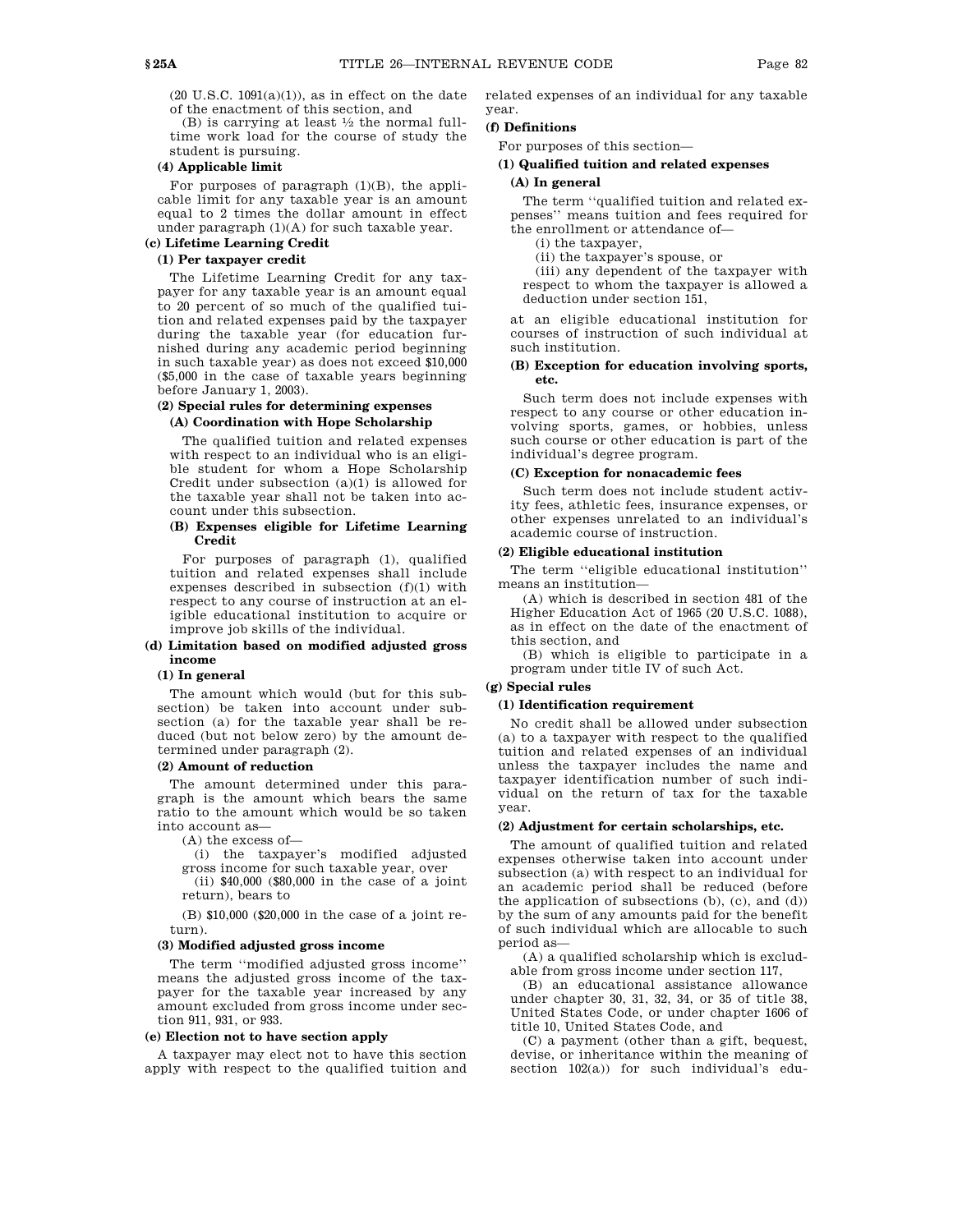cational expenses, or attributable to such individual's enrollment at an eligible educational institution, which is excludable from gross income under any law of the United States.

# **(3) Treatment of expenses paid by dependent**

If a deduction under section 151 with respect to an individual is allowed to another taxpayer for a taxable year beginning in the calendar year in which such individual's taxable year begins—

(A) no credit shall be allowed under subsection (a) to such individual for such individual's taxable year, and

(B) qualified tuition and related expenses paid by such individual during such individual's taxable year shall be treated for purposes of this section as paid by such other taxpayer.

## **(4) Treatment of certain prepayments**

If qualified tuition and related expenses are paid by the taxpayer during a taxable year for an academic period which begins during the first 3 months following such taxable year, such academic period shall be treated for purposes of this section as beginning during such taxable year.

## **(5) Denial of double benefit**

No credit shall be allowed under this section for any expense for which a deduction is allowed under any other provision of this chapter.

# **(6) No credit for married individuals filing separate returns**

If the taxpayer is a married individual (within the meaning of section 7703), this section shall apply only if the taxpayer and the taxpayer's spouse file a joint return for the taxable year.

## **(7) Nonresident aliens**

If the taxpayer is a nonresident alien individual for any portion of the taxable year, this section shall apply only if such individual is treated as a resident alien of the United States for purposes of this chapter by reason of an election under subsection (g) or (h) of section 6013.

# **(h) Inflation adjustments**

**(1) Dollar limitation on amount of credit**

# **(A) In general**

In the case of a taxable year beginning after 2001, each of the \$1,000 amounts under subsection (b)(1) shall be increased by an amount equal to—

(i) such dollar amount, multiplied by

(ii) the cost-of-living adjustment determined under section 1(f)(3) for the calendar year in which the taxable year begins, determined by substituting ''calendar year 2000'' for ''calendar year 1992'' in subparagraph (B) thereof.

## **(B) Rounding**

If any amount as adjusted under subparagraph (A) is not a multiple of \$100, such amount shall be rounded to the next lowest multiple of \$100.

# **(2) Income limits**

# **(A) In general**

In the case of a taxable year beginning after 2001, the \$40,000 and \$80,000 amounts in subsection (d)(2) shall each be increased by an amount equal to—

(i) such dollar amount, multiplied by

(ii) the cost-of-living adjustment determined under section  $1(f)(3)$  for the calendar year in which the taxable year begins, determined by substituting ''calendar year 2000'' for ''calendar year 1992'' in subparagraph (B) thereof.

# **(B) Rounding**

If any amount as adjusted under subparagraph (A) is not a multiple of \$1,000, such amount shall be rounded to the next lowest multiple of \$1,000.

## **(i) American opportunity tax credit**

In the case of any taxable year beginning in 2009 or 2010—

### **(1) Increase in credit**

The Hope Scholarship Credit shall be an amount equal to the sum of—

(A) 100 percent of so much of the qualified tuition and related expenses paid by the taxpayer during the taxable year (for education furnished to the eligible student during any academic period beginning in such taxable year) as does not exceed \$2,000, plus

(B) 25 percent of such expenses so paid as exceeds \$2,000 but does not exceed \$4,000.

# **(2) Credit allowed for first 4 years of post-secondary education**

Subparagraphs (A) and (C) of subsection  $(b)(2)$  shall be applied by substituting "4" for  $\cdot \cdot$   $\cdot$   $\cdot$ 

# **(3) Qualified tuition and related expenses to include required course materials**

Subsection  $(f)(1)(A)$  shall be applied by substituting ''tuition, fees, and course materials'' for ''tuition and fees''.

## **(4) Increase in AGI limits for Hope Scholarship Credit**

In lieu of applying subsection (d) with respect to the Hope Scholarship Credit, such credit (determined without regard to this paragraph) shall be reduced (but not below zero) by the amount which bears the same ratio to such credit (as so determined) as—

(A) the excess of—

(i) the taxpayer's modified adjusted gross income (as defined in subsection (d)(3)) for such taxable year, over

(ii) \$80,000 (\$160,000 in the case of a joint return), bears to

(B) \$10,000 (\$20,000 in the case of a joint return).

## **(5) Credit allowed against alternative minimum tax**

In the case of a taxable year to which section  $26(a)(2)$  does not apply, so much of the credit allowed under subsection (a) as is attributable to the Hope Scholarship Credit shall not exceed the excess of—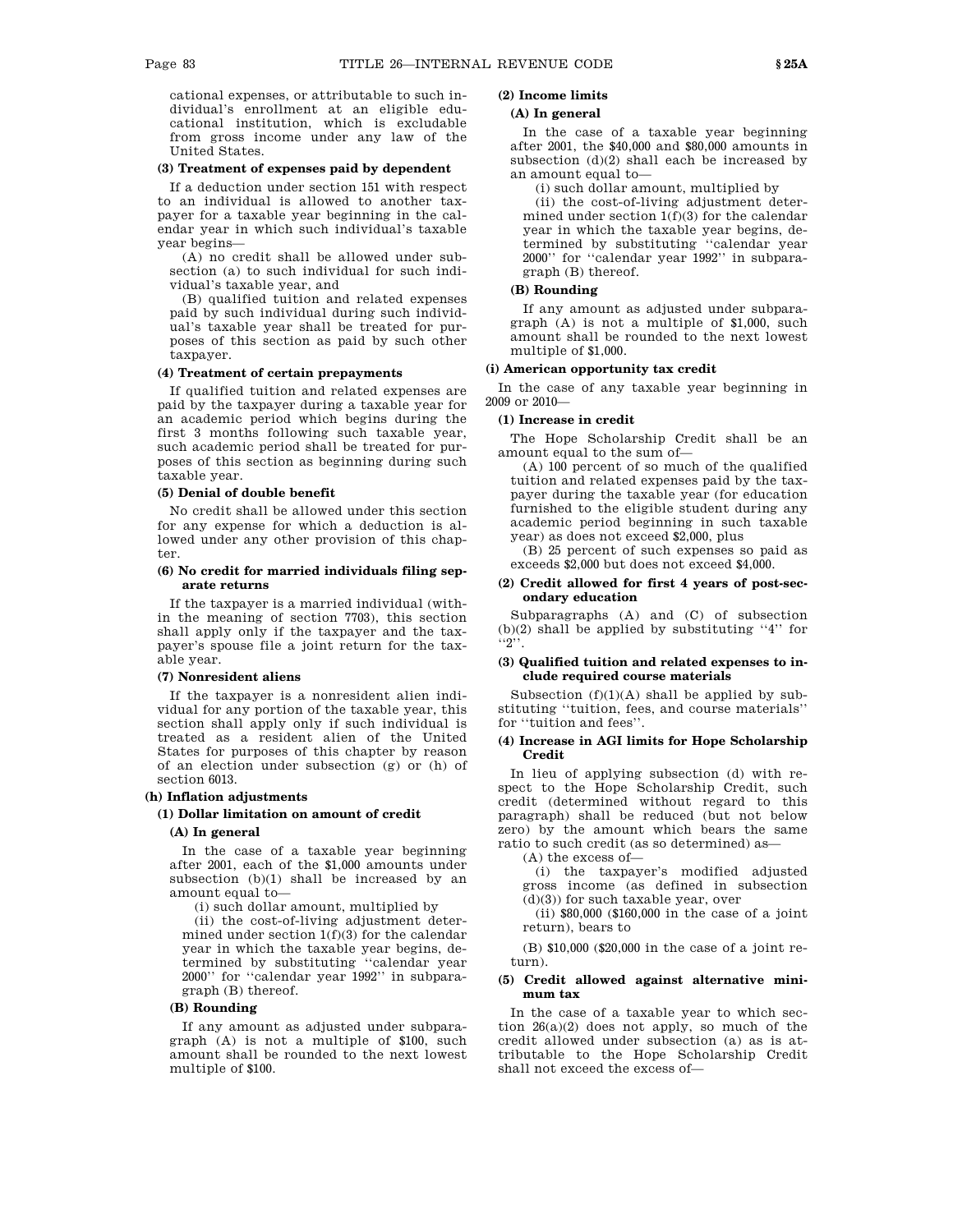(A) the sum of the regular tax liability (as defined in section 26(b)) plus the tax imposed by section 55, over

(B) the sum of the credits allowable under this subpart (other than this subsection and sections 23, 25D, and 30D) and section 27 for the taxable year.

Any reference in this section or section 24, 25, 26, 25B, 904, or 1400C to a credit allowable under this subsection shall be treated as a reference to so much of the credit allowable under subsection (a) as is attributable to the Hope Scholarship Credit.

## **(6) Portion of credit made refundable**

40 percent of so much of the credit allowed under subsection (a) as is attributable to the Hope Scholarship Credit (determined after application of paragraph (4) and without regard to this paragraph and section 26(a)(2) or paragraph (5), as the case may be) shall be treated as a credit allowable under subpart C (and not allowed under subsection (a)). The preceding sentence shall not apply to any taxpayer for any taxable year if such taxpayer is a child to whom subsection (g) of section 1 applies for such taxable year.

## **(7) Coordination with midwestern disaster area benefits**

In the case of a taxpayer with respect to whom section  $702(a)(1)(B)$  of the Heartland Disaster Tax Relief Act of 2008 applies for any taxable year, such taxpayer may elect to waive the application of this subsection to such taxpayer for such taxable year.

# **(j) Regulations**

The Secretary may prescribe such regulations as may be necessary or appropriate to carry out this section, including regulations providing for a recapture of the credit allowed under this section in cases where there is a refund in a subsequent taxable year of any amount which was taken into account in determining the amount of such credit.

(Added Pub. L. 105–34, title II, §201(a), Aug. 5, 1997, 111 Stat. 799; amended Pub. L. 107–16, title IV, §401(g)(2)(A), June 7, 2001, 115 Stat. 59; Pub. L. 111–5, div. B, title I, §1004(a), Feb. 17, 2009, 123 Stat. 313.)

INFLATION ADJUSTED ITEMS FOR CERTAIN YEARS

*For inflation adjustment of certain items in this section, see Revenue Procedures listed in a table under section 1 of this title.*

## AMENDMENT OF SECTION

*For termination of amendment by section 901 of Pub. L. 107–16, see Effective and Termination Dates of 2001 Amendment note below.*

#### REFERENCES IN TEXT

The date of the enactment of this section, referred to in subsecs.  $(b)(3)(A)$  and  $(f)(2)(A)$ , is the date of enactment of Pub. L. 105–34 which was approved Aug. 5, 1997.

The Higher Education Act of 1965, referred to in subsec. (f)(2)(B), is Pub. L. 89-329, Nov. 8, 1965, 79 Stat. 1219, as amended. Title IV of the Act is classified generally to subchapter IV (§1070 et seq.) of chapter 28 of Title 20, Education, and part C (§2751 et seq.) of subchapter I of chapter 34 of Title 42, The Public Health and Welfare. For complete classification of this Act to the Code, see Short Title note set out under section 1001 of Title 20 and Tables.

Section 702(a)(1)(B) of the Heartland Disaster Tax Relief Act of 2008, referred to in subsec. (i)(7), is section 702(a)(1)(B) of Pub. L. 110–343, div. C, title VII, Oct. 3, 2008, 122 Stat. 3912, which is not classified to the Code.

## **AMENDMENTS**

2009—Subsecs. (i), (j). Pub. L. 111–5 added subsec. (i) and redesignated former subsec. (i) as (j).

2001—Subsec. (e). Pub. L. 107–16, §§401(g)(2)(A), 901, temporarily amended heading and text of subsec. (e) generally. Prior to amendment, text read as follows:

''(1) IN GENERAL.—No credit shall be allowed under subsection (a) for a taxable year with respect to the qualified tuition and related expenses of an individual unless the taxpayer elects to have this section apply with respect to such individual for such year.

''(2) COORDINATION WITH EXCLUSIONS.—An election under this subsection shall not take effect with respect to an individual for any taxable year if any portion of any distribution during such taxable year from an education individual retirement account is excluded from gross income under section 530(d)(2).''

See Effective and Termination Dates of 2001 Amendment note below.

#### EFFECTIVE DATE OF 2009 AMENDMENT

Amendment by Pub. L. 111–5 applicable to taxable years beginning after Dec. 31, 2008, see section 1004(d) of Pub. L. 111–5, set out as an Effective and Termination Dates of 2009 Amendment note under section 24 of this title.

## EFFECTIVE AND TERMINATION DATES OF 2001 AMENDMENT

Pub. L. 107–16, title IV, §401(h), June 7, 2001, 115 Stat. 60, provided that: ''The amendments made by this section [amending this section and sections 135, 530, and 4973 of this title] shall apply to taxable years beginning after December 31, 2001.''

Amendment by Pub. L. 107–16 inapplicable to taxable, plan, or limitation years beginning after Dec. 31, 2010, and the Internal Revenue Code of 1986 to be applied and administered to such years as if such amendment had never been enacted, see section 901 of Pub. L. 107–16, set out as a note under section 1 of this title.

#### EFFECTIVE DATE

Section 201(f) of Pub. L. 105–34 provided that:

''(1) IN GENERAL.—The amendments made by this section [enacting this section and section 6050S of this title and amending sections 135, 6213, and 6724 of this title] shall apply to expenses paid after December 31, 1997 (in taxable years ending after such date), for education furnished in academic periods beginning after such date.

 $(2)$  LIFETIME LEARNING CREDIT.—Section  $25A(a)(2)$  of the Internal Revenue Code of 1986 shall apply to expenses paid after June 30, 1998 (in taxable years ending after such date), for education furnished in academic periods beginning after such dates.''

#### TREATMENT OF POSSESSIONS

Pub. L. 111–5, div. B, title I, §1004(c), Feb. 17, 2009, 123 Stat. 314, provided that:

'(1) PAYMENTS TO POSSESSIONS.-

''(A) MIRROR CODE POSSESSION.—The Secretary of the Treasury shall pay to each possession of the United States with a mirror code tax system amounts equal to the loss to that possession by reason of the application of section 25A(i)(6) of the Internal Revenue Code of 1986 (as added by this section) with respect to taxable years beginning in 2009 and 2010. Such amounts shall be determined by the Secretary of the Treasury based on information provided by the government of the respective possession.